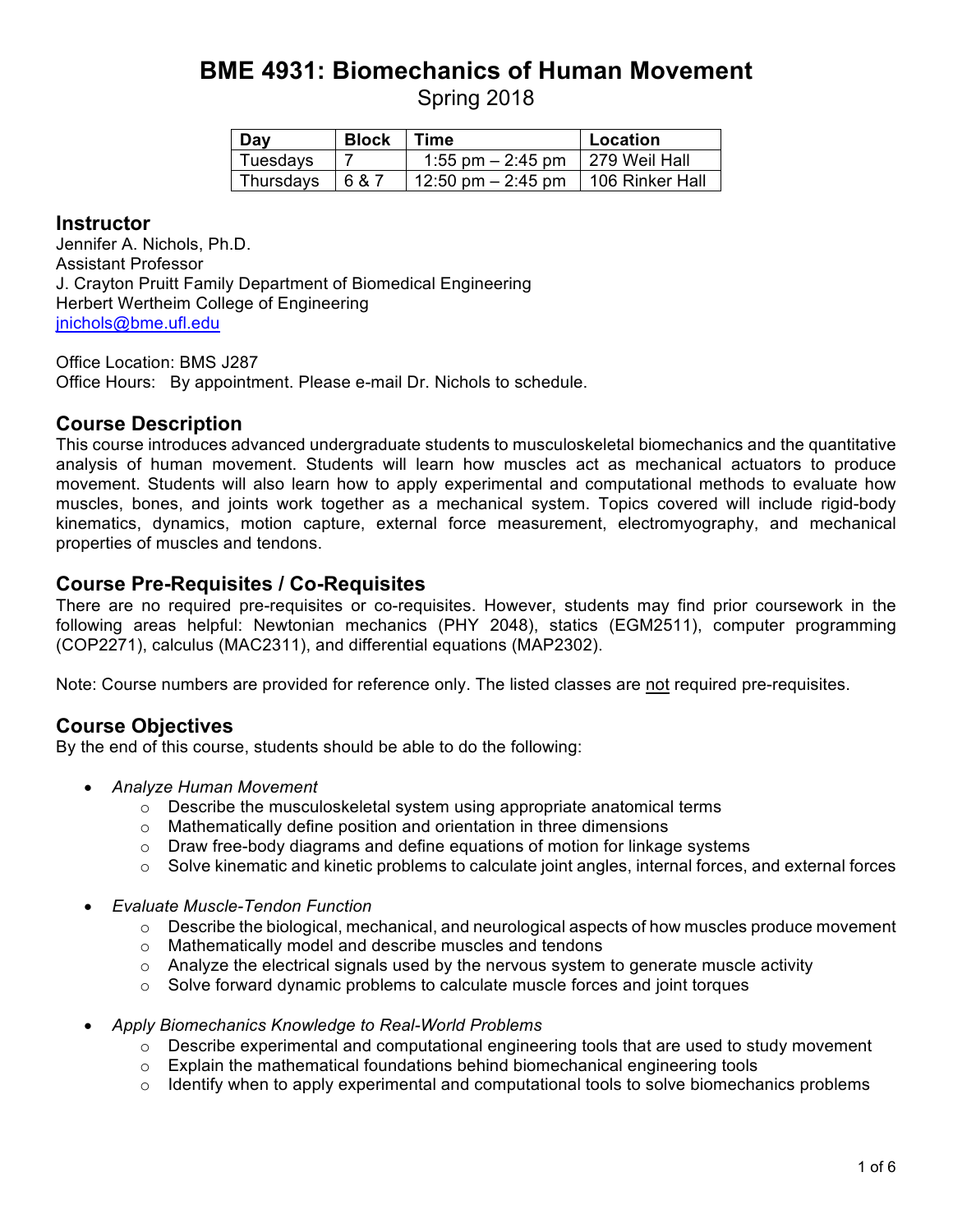### **Professional Component (ABET)**

This course provides 3 credits of engineering topics.

#### **Relation to Program Outcomes (ABET)**

| <b>Outcome</b>                                      | Coverage |
|-----------------------------------------------------|----------|
| a. Apply knowledge                                  | high     |
| b. Conduct experiments                              |          |
| c. Design                                           |          |
| d. Function on teams                                |          |
| e. Solve problems                                   | medium   |
| f. Professional and ethical responsibility          |          |
| g. Communicate                                      |          |
| h. Global, societal, and environmental impact       |          |
| i. Lifelong learning                                |          |
| j. Contemporary issues                              |          |
| k. Techniques, skills, and tools for degree program | low      |

<sup>1</sup>Coverage is given as high, medium, or low. An empty box indicates that this outcome is not part of the course.

#### **Required Textbooks and Software**

#### *Required Textbooks*

Course notes and assigned readings are derived from various published sources and professional records of the course instructor. These materials will be distributed through the course website on Canvas.

#### *Required Software*

Matlab (student or professional version) will be used for some in-class examples and homework problems. Students may purchase a student license from UF bookstore, use Matlab in UF computer labs, or access Matlab through UF Apps (https://apps.ufl.edu).

#### **Recommended Materials**

The following are useful reference texts:

- *Title*: Biomechanics and Control of Human Movement *Author*: David A. Winter *Publisher*: Wiley *Date & Edition: 2009, 4<sup>th</sup> Ed. ISBN*: 978-0-470-39818-0
- *Title*: Atlas of Human Anatomy *Author*: Frank H. Netter *Publisher:* Saunders Elsevier *Date & Edition: 2014, 6<sup>th</sup> Ed. ISBN*: 978-1455704187

or any other good atlas of human anatomy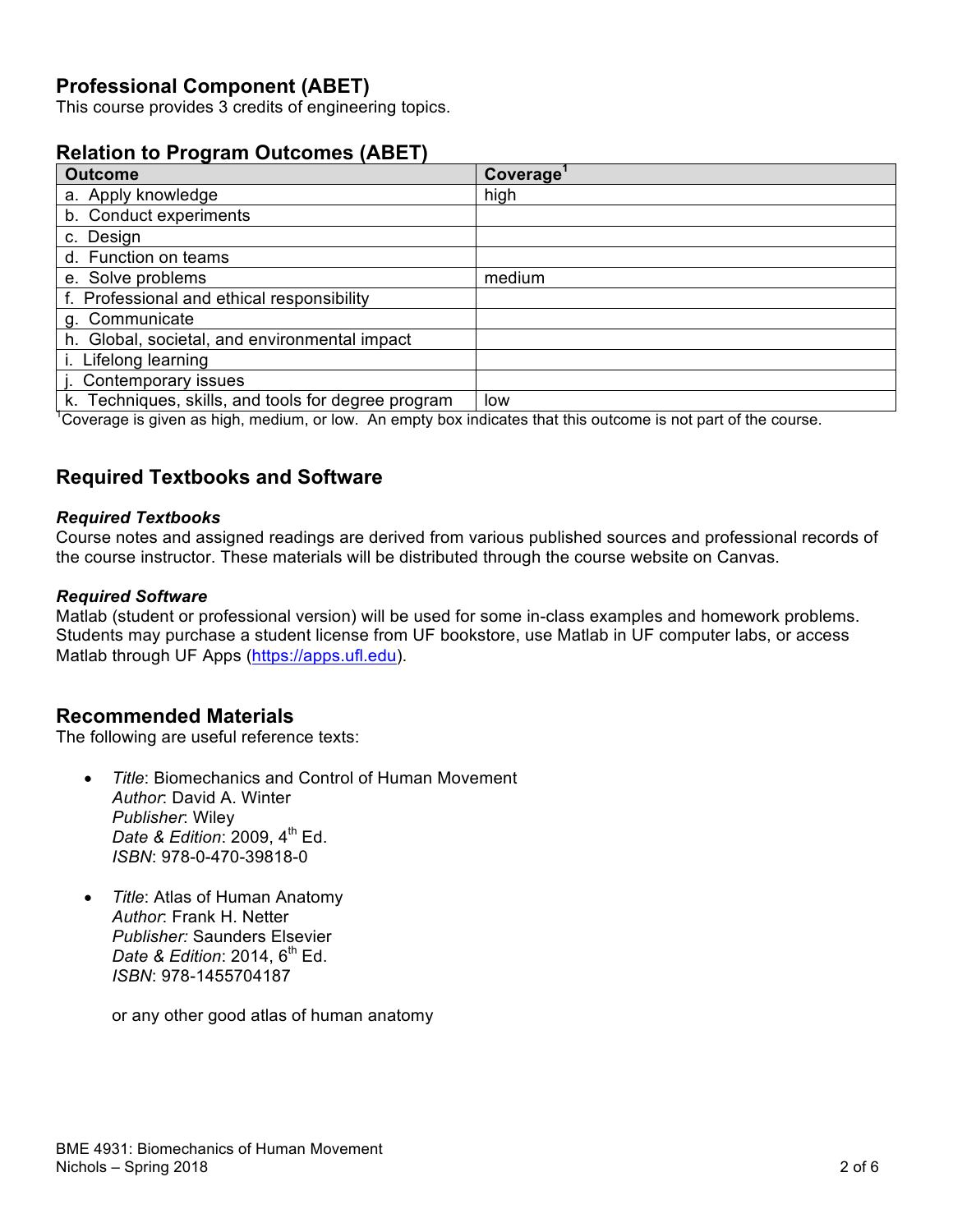# **Course Schedule**

Note: The course schedule is subject to change. Please refer to the course website for current schedule.

| <b>Week</b>                                 | <b>Date</b>                    |                    | <b>Topic</b>                                |        | Quizes   Assignments           |  |  |  |  |  |  |
|---------------------------------------------|--------------------------------|--------------------|---------------------------------------------|--------|--------------------------------|--|--|--|--|--|--|
|                                             | <b>Section 1. Introduction</b> |                    |                                             |        |                                |  |  |  |  |  |  |
| $\mathbf{1}$                                | Tues.                          | Jan. 9             | What is biomechanics?                       |        |                                |  |  |  |  |  |  |
| <b>Section 2: Kinematics &amp; Kinetics</b> |                                |                    |                                             |        |                                |  |  |  |  |  |  |
|                                             | Thurs.                         | Jan. 11            | Anatomy Primer & Intro. Kinematics          |        |                                |  |  |  |  |  |  |
| $\overline{2}$                              | Tues.                          | Jan. 16            | 2D Transformation Matrices                  |        |                                |  |  |  |  |  |  |
|                                             | Thurs.                         | Jan. 18            | <b>3D Transformation Matrices</b>           |        |                                |  |  |  |  |  |  |
| $\sqrt{3}$                                  | Tues.                          | <b>Jan. 23</b>     | <b>Multiple Transformations</b>             |        | HW <sub>1</sub>                |  |  |  |  |  |  |
|                                             | Thurs.                         | Jan. 25            | <b>Problem Session - Joint Angles</b>       | Quiz 1 |                                |  |  |  |  |  |  |
| $\overline{4}$                              | Tues.                          | Jan.30             | Kinematic Measurement Methods               |        | HW <sub>2</sub>                |  |  |  |  |  |  |
|                                             | Thurs.                         | Feb. 1             | <b>Motion Capture Lab Tour</b>              |        |                                |  |  |  |  |  |  |
| 5                                           | Tues.                          | $\overline{Fe}b.6$ | <b>Project Pitches</b>                      |        | HW 3 & Project Pitch           |  |  |  |  |  |  |
|                                             | Thurs.                         | Feb. 8             | Intro. to Dynamics                          | Quiz 2 |                                |  |  |  |  |  |  |
| 6                                           | Tues.                          | Feb. 13            | <b>Equations of Motion</b>                  |        | HW <sub>4</sub>                |  |  |  |  |  |  |
|                                             | Thurs.                         | Feb. 15            | Link-Segment Models                         |        |                                |  |  |  |  |  |  |
| $\overline{7}$                              | Tues.                          | Feb. 20            | <b>Dynamic Measurement Methods</b>          |        | <b>HW 5</b>                    |  |  |  |  |  |  |
|                                             | Thurs.                         | Feb. 22            | <b>Problem Session - Gait Data</b>          | Quiz 3 |                                |  |  |  |  |  |  |
|                                             | <b>Section 3. Muscle</b>       |                    |                                             |        |                                |  |  |  |  |  |  |
| 8                                           | Tues.                          | Feb. 27            | Intro. Muscle                               |        | HW <sub>6</sub>                |  |  |  |  |  |  |
|                                             | Thurs.                         | Mar. $1$           | Structure & Biology of Muscles & Tendons    |        |                                |  |  |  |  |  |  |
| $\boldsymbol{9}$                            | Tues.                          | Mar. 6             | <b>Spring Break</b>                         |        |                                |  |  |  |  |  |  |
|                                             | Thurs.                         | Mar. 8             |                                             |        |                                |  |  |  |  |  |  |
| 10                                          | Tues.                          | Mar. 13            | Exam 1                                      |        | <b>Project Progress Report</b> |  |  |  |  |  |  |
|                                             | Thurs.                         | Mar. 15            | Muscle-Tendon Architecture                  |        |                                |  |  |  |  |  |  |
| 11                                          | Tues.                          | Mar. 20            | Musculoskeletal Geometry                    |        | HW <sub>7</sub>                |  |  |  |  |  |  |
|                                             | Thurs.                         | Mar. 22            | <b>Imaging Measurement Methods</b>          | Quiz 4 |                                |  |  |  |  |  |  |
| 12                                          | Tues.                          | Mar. 27            | <b>Excitation &amp; Motor Control</b>       |        | HW <sub>8</sub>                |  |  |  |  |  |  |
|                                             | Thurs.                         | Mar. 29            | Neuromuscular Measurement Methods           |        |                                |  |  |  |  |  |  |
| 13                                          | Tues.                          | Apr. 3             | <b>Muscle Adaptation</b>                    |        | HW <sub>9</sub>                |  |  |  |  |  |  |
|                                             | Thurs.                         | Apr. 5             | <b>Problem Session - Forward Dynamics</b>   | Quiz 5 |                                |  |  |  |  |  |  |
| 14                                          | Tues.                          | Apr. 10            | Ligaments & Other Tissues                   |        | <b>HW 10</b>                   |  |  |  |  |  |  |
|                                             |                                |                    | <b>Section 4. Conclusion</b>                |        |                                |  |  |  |  |  |  |
|                                             | Thurs.                         | Apr. 12            | Clinical, Research, & Industry Applications |        |                                |  |  |  |  |  |  |
| 15                                          | Tues.                          | Apr. 17            | <b>Project Presentations</b>                |        |                                |  |  |  |  |  |  |
|                                             | Thurs.                         | Apr. 19            | <b>Project Presentations</b>                |        | <b>Project Report</b>          |  |  |  |  |  |  |
| 16                                          | Tues.                          | Apr. 24            | <b>Summary &amp; Final Review</b>           |        |                                |  |  |  |  |  |  |
|                                             |                                |                    |                                             |        |                                |  |  |  |  |  |  |
| Final                                       | Wed.                           | May 2              | Exam 2                                      |        |                                |  |  |  |  |  |  |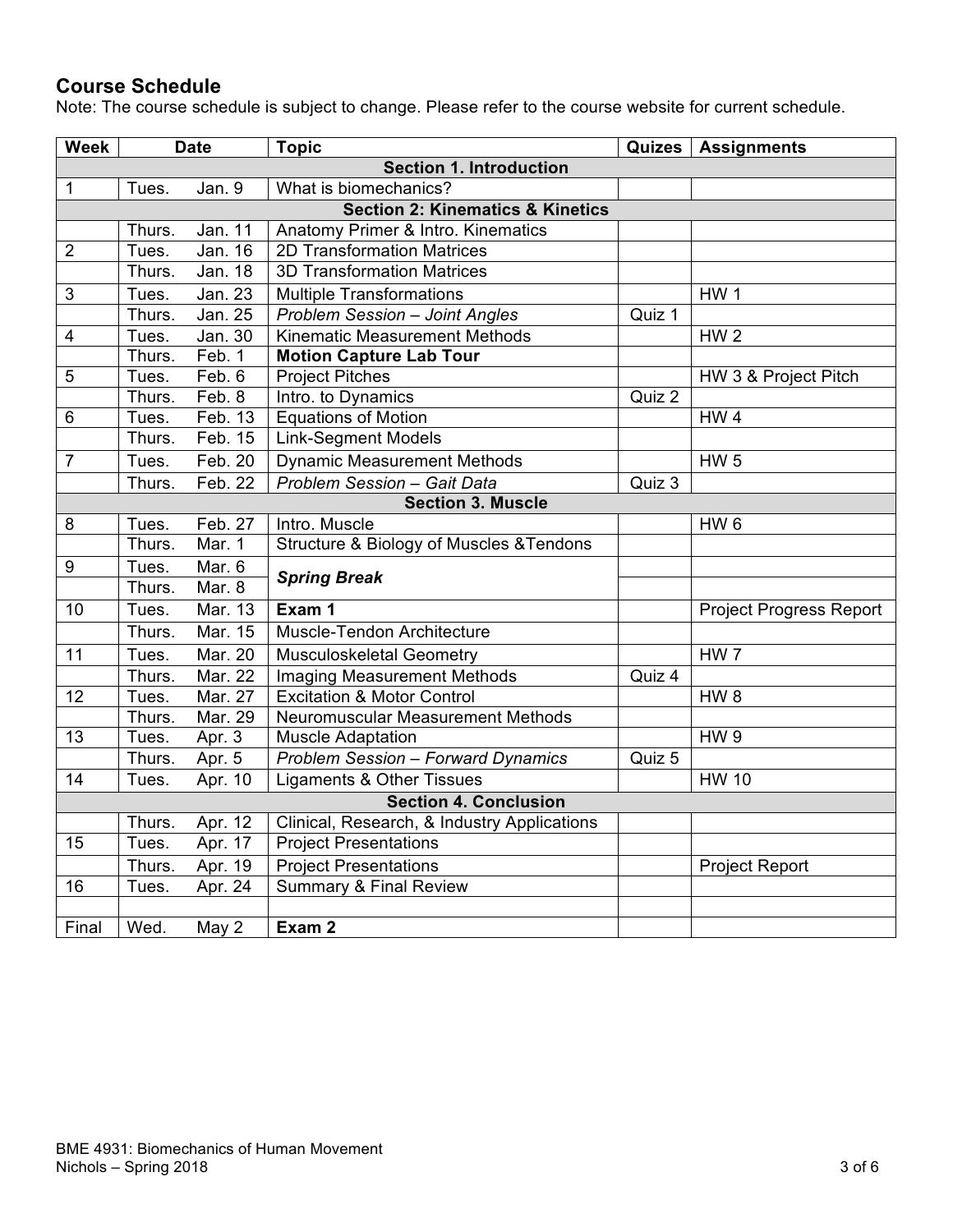# **Course Policies**

### **Attendance Policy, Class Expectations, and Make-Up Policy**

**Class:** Students are expected to attend all scheduled class sessions. Attending class is critical for understanding the course material, as there is no textbook. Class sessions will regularly include presentation of new material, solving sample problems, answering homework questions, in-class quizzes, and discussion. Students who are regularly absent from class (defined as 6 or more unexcused absences) will receive a zero for their participation grade. Excused absences must be consistent with University policies in the undergraduate catalog (https://catalog.ufl.edu/ugrad/current/regulations/info/attendance.aspx) and require appropriate documentation.

**Participation:** Students are expected to engage with the course material both inside and outside of class. The participation grade reflects in-class activities and assignments. The highest marks are regularly given to students that come to class having read all of the assigned materials and are prepared to actively discuss them.

**Homework:** Homework assignments provide students with an opportunity to apply concepts learned in class and affirm their understanding of the course material. All assignments are due at the beginning of the class period indicated on the course schedule (refer to course website for most up-to-date deadlines). All assignments should be turned in electronically via the course website. Please use the following convention when naming your homework files: LastName HW X.pdf (replace "LastName" with your last name and "X" with the homework number). Assignments turned in late will not be graded, except under extreme circumstances at the discretion of the instructor. Students are encouraged to work cooperatively on assignments. However, each student must individually submit assignments consisting of his or her own work. This means that students are encouraged to discuss the solution process for problems. However, copying another student's work (or allowing a student to copy your work) will be considered a violation of the University honor code. Homework will be graded on a scale from 0 to 3 based on completeness and correctness. The lowest homework grade will be dropped.

**Quizzes:** Quizzes allow the students and the instructor to assess understanding of current course material. They also act as a mechanism to widen the course's grading scheme (i.e., lower the stakes of each exam). Quizzes will occur approximately every two weeks (refer to course website for most up-to-date schedule). If circumstances do not allow a student to take a quiz on the scheduled date, the student must notify the instructor with enough advanced notice to make arrangements to take the quiz before the scheduled date. Make-up quizzes will only be permitted in exceptional circumstances. The lowest quiz grade will be dropped.

**Exams:** Exams are an opportunity for students to demonstrate their mastery of course concepts. There will be two cumulative exams. Students are expected to be present for exams. Students who miss an exam due to an illness or emergency and who provide proper documentation of the excused absence will take a make-up for full credit as soon as possible after original exam date.

**Project:** The semester-long project allows students to gain an in-depth understanding of a biomechanics topic of their choice. Students will be expected to review the literature, write a report summarizing their findings, and present in class. Further details on the project will be discussed in class and distributed on the course website.

**Re-Grade Policy**: If a student feels that an assignment, quiz, or exam was graded incorrectly, they should return the assignment and a written description of the grading error to the instructor within 5 business days of receiving the graded assignment. The instructor will evaluate the request and adjust the grade if an error was made. Any request for re-grading where the student has altered the assignment after it was returned to gain a grade benefit will be considered a violation of the University honor code.

**Changes to the Syllabus**: Occasionally, course policies may need to be changed due to unforeseen circumstances or to improve the course. The instructor reserves the right to make necessary changes. Additionally, if a student or group of students have a suggestion on how to revise the course and the instructor agrees that the revision would improve the course, the proposed change will be put to put to an anonymous vote by the entire class. If the majority of the class agrees to the change, it will become part of the syllabus.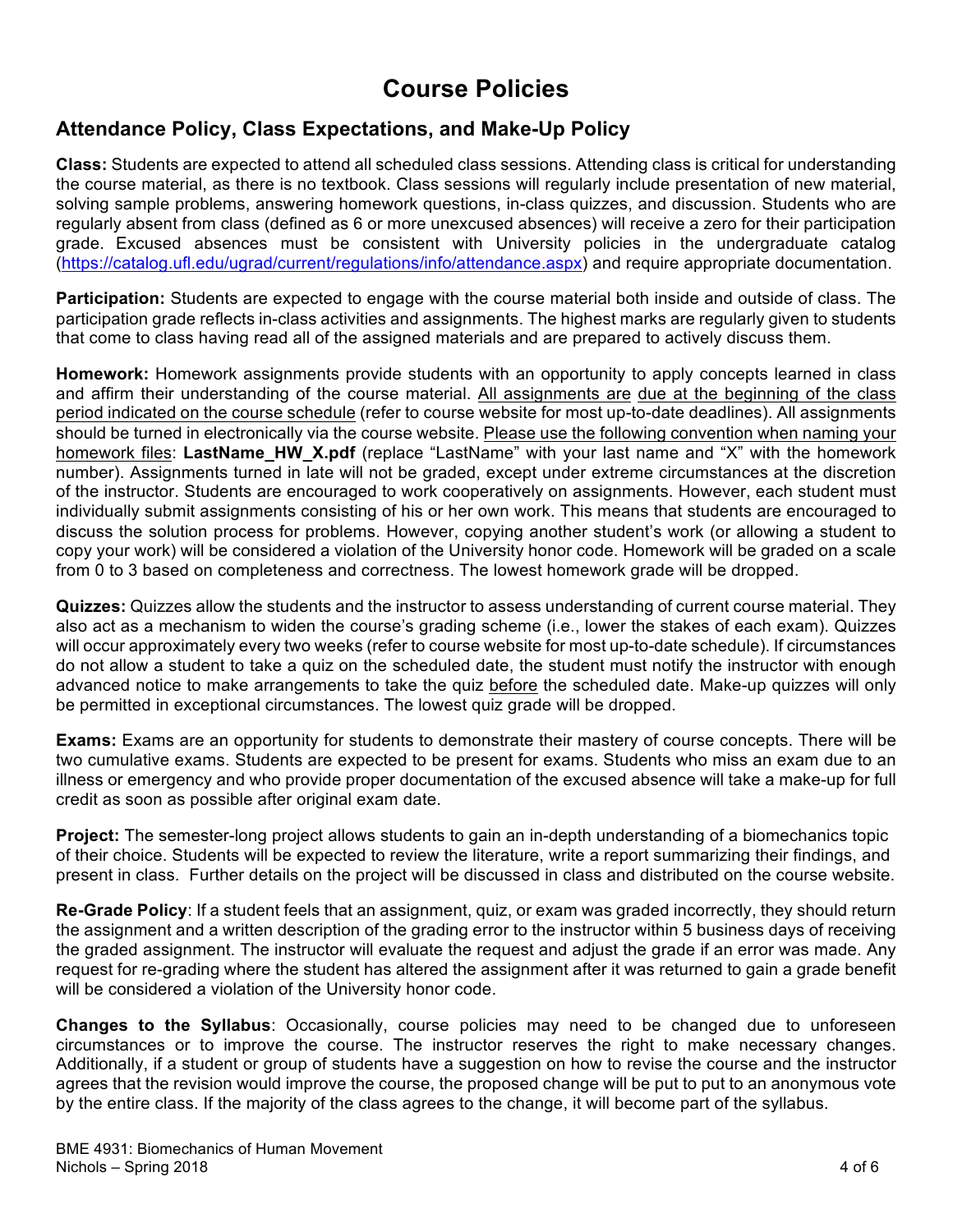#### **Evaluation of Grades**

| <b>Assignment</b>       | <b>Percentage of Final Grade</b> |
|-------------------------|----------------------------------|
| Homework (best 9 of 10) | 10%                              |
| Quizzes (best 4 of 5)   | <b>20%</b>                       |
| Exam 1                  | <b>20%</b>                       |
| Exam 2                  | 20%                              |
| Project                 | 25%                              |
| Participation           | 5%                               |
|                         | 100%                             |

#### **Grading Policy**

| --------       |          |          |      |          |          |      |          |          |                                  |          |          |      |
|----------------|----------|----------|------|----------|----------|------|----------|----------|----------------------------------|----------|----------|------|
| Grade          |          | А-       |      | в        | в-       | C+   |          | С-       | D+                               |          | D-       |      |
| <b>Percent</b> | $93.4 -$ | $90.0 -$ | 86.7 | $83.4 -$ | $80.0 -$ | 76.7 | $73.4 -$ | $70.0 -$ | 66.7<br>$\overline{\phantom{0}}$ | $63.4 -$ | $60.0 -$ | 0 -  |
|                | 100      | 93.3     | 89.9 | 86.6     | 83.3     | 79.9 | 76.6     | 73.3     | 69.9                             | 66.6     | 63.3     | 59.9 |
| Grade          | 4.00     | 3.67     | 3.33 | 3.00     | 2.67     | 2.33 | 2.00     | .67      | 1.33                             | .00      | 0.67     | 0.00 |
| <b>Points</b>  |          |          |      |          |          |      |          |          |                                  |          |          |      |

More information on UF grading policy may be found at: https://catalog.ufl.edu/ugrad/current/regulations/info/grades.aspx

# **Relevant University Policies**

#### **Students Requiring Accommodations**

Students with disabilities requesting accommodations should first register with the Disability Resource Center (352-392-8565, https://www.dso.ufl.edu/drc) by providing appropriate documentation. Once registered, students will receive an accommodation letter which must be presented to the instructor when requesting accommodation. Students with disabilities should follow this procedure as early as possible in the semester.

#### **Course Evaluation**

Students are expected to provide feedback on the quality of instruction in this course by completing online evaluations at https://evaluations.ufl.edu/evals. Evaluations are typically open during the last two or three weeks of the semester, but students will be given specific times when they are open. Summary results of these assessments are available to students at https://evaluations.ufl.edu/results/.

For Spring 2018, the online evaluation period is open from April 14, 2018 through April 27, 2018. Please complete these evaluations and provide feedback on how to improve the course for future students.

#### **University Honesty Policy**

UF students are bound by The Honor Pledge which states, "We, the members of the University of Florida community, pledge to hold ourselves and our peers to the highest standards of honor and integrity by abiding by the Honor Code. On all work submitted for credit by students at the University of Florida, the following pledge is either required or implied: "On my honor, I have neither given nor received unauthorized aid in doing this assignment." The Honor Code (https://www.dso.ufl.edu/sccr/process/student-conduct-honor-code/) specifies a number of behaviors that are in violation of this code and the possible sanctions. Furthermore, you are obligated to report any condition that facilitates academic misconduct to appropriate personnel. If you have any questions or concerns, please consult with the instructor or TAs in this class.

#### **Software Use**

All faculty, staff, and students of the University are required and expected to obey the laws and legal agreements governing software use. Failure to do so can lead to monetary damages and/or criminal penalties for the individual violator. Because such violations are also against University policies and rules, disciplinary action will

BME 4931: Biomechanics of Human Movement Nichols – Spring 2018 **5 of 6**